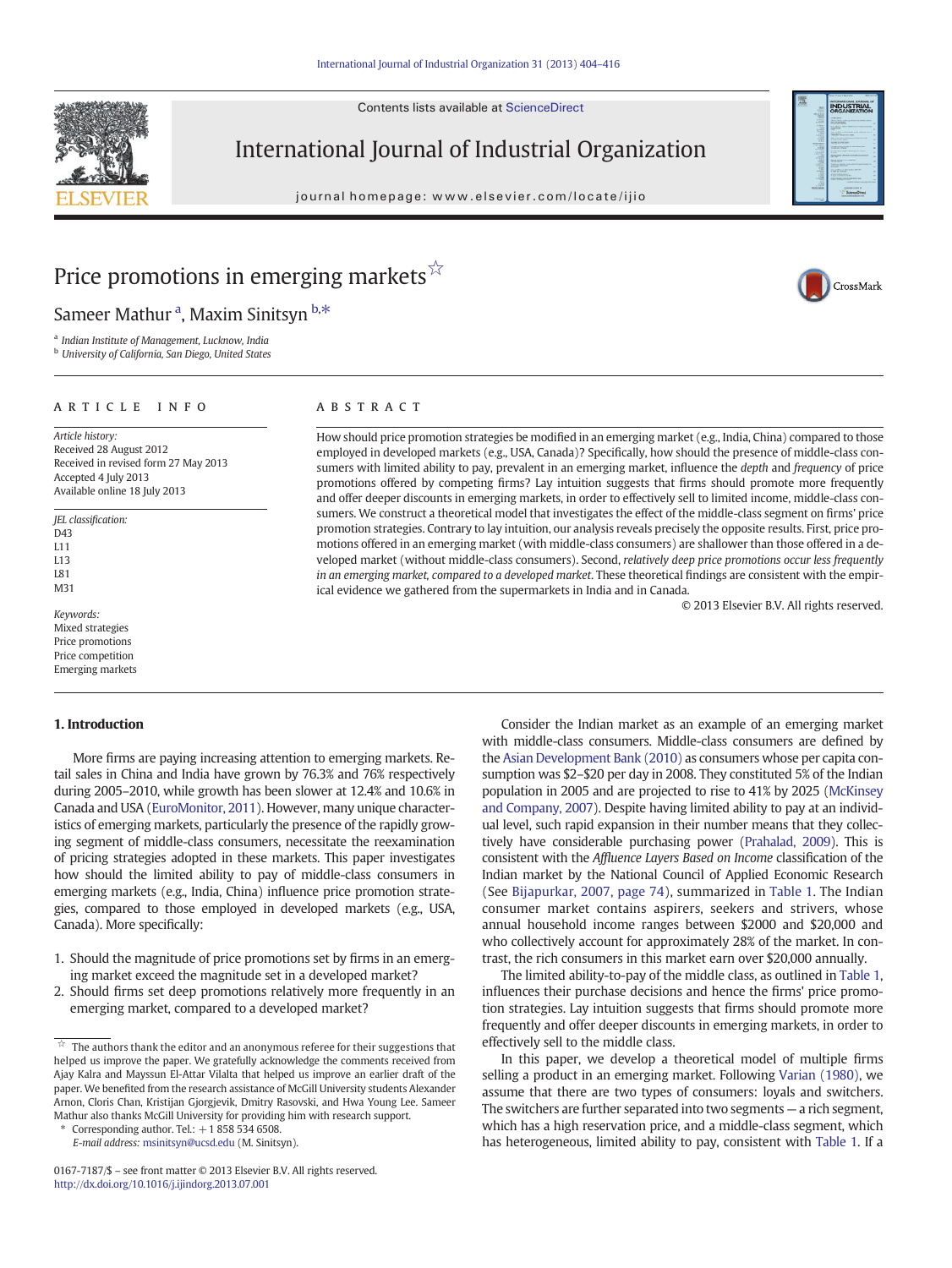<span id="page-1-0"></span>Table 1

Affluence layers based on income in India. Source: NCAER.

|              | Segment         | Annual income      | Relative size |
|--------------|-----------------|--------------------|---------------|
| Poor         | Deprived        | $<$ \$2000         | 71%           |
| Middle class | Aspirers        | \$2000-\$4000      | 22%           |
| Middle class | Seekers         | \$4000-\$10,000    | 5%            |
| Middle class | <b>Strivers</b> | \$10,000-\$20,000  | 1%            |
| Rich         | Near rich       | \$20,000-\$40,000  | $< 1\%$       |
| Rich         | Clear rich      | \$40,000-\$100,000 | $< 1\%$       |
| Rich         | Sheer rich      | $>$ \$100.000      | $< 1\%$       |

product is priced higher than the ability to pay off a given middle-class consumer, she cannot afford to purchase it. Our research contribution lies in investigating how the depth and frequency of price promotions set by firms in emerging markets are influenced by the presence of middle-class consumers with limited ability to pay. <sup>1</sup>

Our model analysis reveals that firms use mixed pricing strategies. We interpret them as occurrences of sales or price promotions, consistent with [Varian \(1980\).](#page--1-0) For a large set of parameters of the model, the firms mix between two probability distributions — a high-price distribution designed to target the rich switchers and the low-price distribution designed to target the middle-class switchers. Similar to [Chen](#page--1-0) [and Zhang's \(2011\)](#page--1-0) search model with heterogeneous searchers, often there is a gap in prices between the high-price and the low-price distributions. Contrary to lay intuition, our analysis shows that the price promotions offered in an emerging market should be shallower than those offered in a developed market. Second, we find that relatively deep price promotions should occur less frequently in an emerging market, compared to a developed market.

To illustrate the intuition for these results, we compare the effectiveness of a relatively deep price promotion (for example, a 20% discount) in a developed market with that in an emerging market. The emerging market has a share of middle-class consumers with a limited ability to pay, while the middle class is absent in the developed market. Even at 80% of the original price, a significant fraction of the middle class cannot afford the product. Therefore, the impact of such a promotion decreases as the proportion of the middle class increases and/or their ability to pay decreases. The firm ends up using a deep price promotion to largely target rich consumers who are willing to pay higher prices. In essence, while a 20% promotion is profitable if it has a chance of reaching all consumers, it becomes less effective if it cannot reach a fraction of the middle class. As a result, firms in the emerging market substitute away from deep promotions. Instead, they set relatively shallow promotions that target rich consumers. The dual impact of this shift in promotional strategy is that it leads to a decrease in the frequency of deep promotions as well as a decrease in the average depth of price promotions set in the emerging market.

We conclude the paper by examining the frequency and depth of price promotions offered on four categories (shampoos, toothpastes, detergents, chocolates) by a set of retailers located in India (Big Bazaar, Easy Day, Reliance Fresh, Sabka Bazaar) and by a set of North American retailers (Wal-Mart, Provigo, IGA, Loblaws, Metro) over a common 8 week period in 2010. We find empirical evidence consistent with two important theoretical findings: the retailers in an emerging market (with middle-class consumers) should offer shallower promotions and should offer deep promotions less frequently, as compared to the retailers in a developed market (without middle-class consumers).<sup>2</sup>

### 2. Related literature

Our paper is the first to combine two bodies of knowledge—the vast literature on price promotions and the nascent literature on emerging markets. To the best of our knowledge, there have not been any attempts to document and explain how firms set price promotions in emerging markets. We contribute to the theoretical literature on price promotions that model sales as an outcome of a mixed-strategy price equilibrium. This approach dates back to [Varian \(1980\),](#page--1-0) who showed that firms use price promotions in an attempt to discriminate between loyal (uninformed about prices) and switching (informed about prices) consumers. Subsequent research extended this idea to study asymmetry in segment sizes and tastes [\(Narasimhan, 1988; Raju et al., 1990](#page--1-0)); sequential choice of promotion depth and frequency [\(Rao, 1991\)](#page--1-0); interaction between manufacturers and retailers ([Lal and Villas-Boas, 1996,](#page--1-0) [1998; Lal et al., 1996\)](#page--1-0); online markets [\(Baye and Morgan, 2001](#page--1-0)); and heterogeneity in the preferences of the switching cohort [\(Sinitsyn,](#page--1-0) [2008a, 2008b, 2009](#page--1-0)).

Consistent with past research, we construct a model in which each firm has a share of loyal consumers while the remaining consumers are switchers. The novel feature of our model is that there is heterogeneity in the reservation prices within the segment of switchers. Examining this type of heterogeneity is a contribution to the extant literature on price promotions, which allowed for heterogeneity in the sizes of loyal segments [\(Kocas and Kiyak, 2006; Narasimhan, 1988; Sinitsyn,](#page--1-0) [2008b\)](#page--1-0), brand preferences of the switchers ([Raju et al., 1990; Rao,](#page--1-0) [1991; Sinitsyn, 2008a, 2009\)](#page--1-0), and consumer search behavior [\(Chen](#page--1-0) [and Zhang, 2011; Stahl, 1989, 1996\)](#page--1-0). The demand structure in our model closely matches the situation in emerging markets, where a sizable portion of middle-class consumers has limited and heterogeneous ability to pay. The equilibrium in our model involves firms using a mixture of two price distributions with a possible gap between them. Similar equilibrium structure is present in the recent paper by [Chen and Zhang \(2011\),](#page--1-0) who modify [Stahl's \(1989\)](#page--1-0) search model to allow for global searchers, who employ sequential search with recall, and for local searchers, who search only once. Using the terminology from the search literature, our model has a segment of local searchers (loyals) and a segment of searchers with zero search cost (switchers), some of which have heterogeneous reservation prices.

The empirical field evidence in our paper contributes to the empirical literature on price promotions that examines the implications of [Varian](#page--1-0) [\(1980\)](#page--1-0) and [Stahl's \(1989\)](#page--1-0) price dispersion models in different markets and product categories such as coffee and saltine crackers [\(Villas-Boas,](#page--1-0) [1995\)](#page--1-0); prescription drugs ([Sorensen, 2000](#page--1-0)); multiple packaged-good categories [\(Rao et al., 1995](#page--1-0)); and online markets [\(Baye and Morgan,](#page--1-0) [2009; Kocas and Kiyak, 2006\)](#page--1-0).

Further, our paper contributes to the nascent literature on emerging markets, specifically the literature that studies the effect of the presence of consumers with limited ability to pay. The presence of these consumers in emerging markets leads to high-quality firms offering smaller quantity discounts than low-quality firms, while this trend is reversed in developed markets [\(Desai et al., 2009\)](#page--1-0). Additionally, an increase in the low-valuation consumers can lead to the firms offering more differentiated products, which in turn would increase their profits ([Amaldos](#page--1-0) [and Shin, 2011](#page--1-0)). We add to this literature by focusing on a different dimension of firms' strategic interactions—optimal price promotion strategies.

### 3. Model and analysis

We begin by modeling a developed market (DM), which is representative of markets in countries such as the USA and Canada. We characterize the optimal price promotion strategy in this market. We subsequently extend the analysis to an emerging market (EM). Unlike the DM, the EM has a segment of middle-class consumers with limited ability to pay for the firms' products. This is representative of markets in countries like

 $^{\rm 1}$  In order to make a sharp comparison between the developed and emerging markets, we assume that there are no middle-class consumers in the developed market as all switchers have a high reservation price. Our results are qualitatively the same if we allow for the presence of the middle-class segment in the developed market and assume that it is smaller than that in the emerging market.

We are unable to test a third theoretical finding: an increase in the relative size of the middle class or an increase in their ability to pay will decrease the depth of price promotions and reduce the frequency of deep promotions.